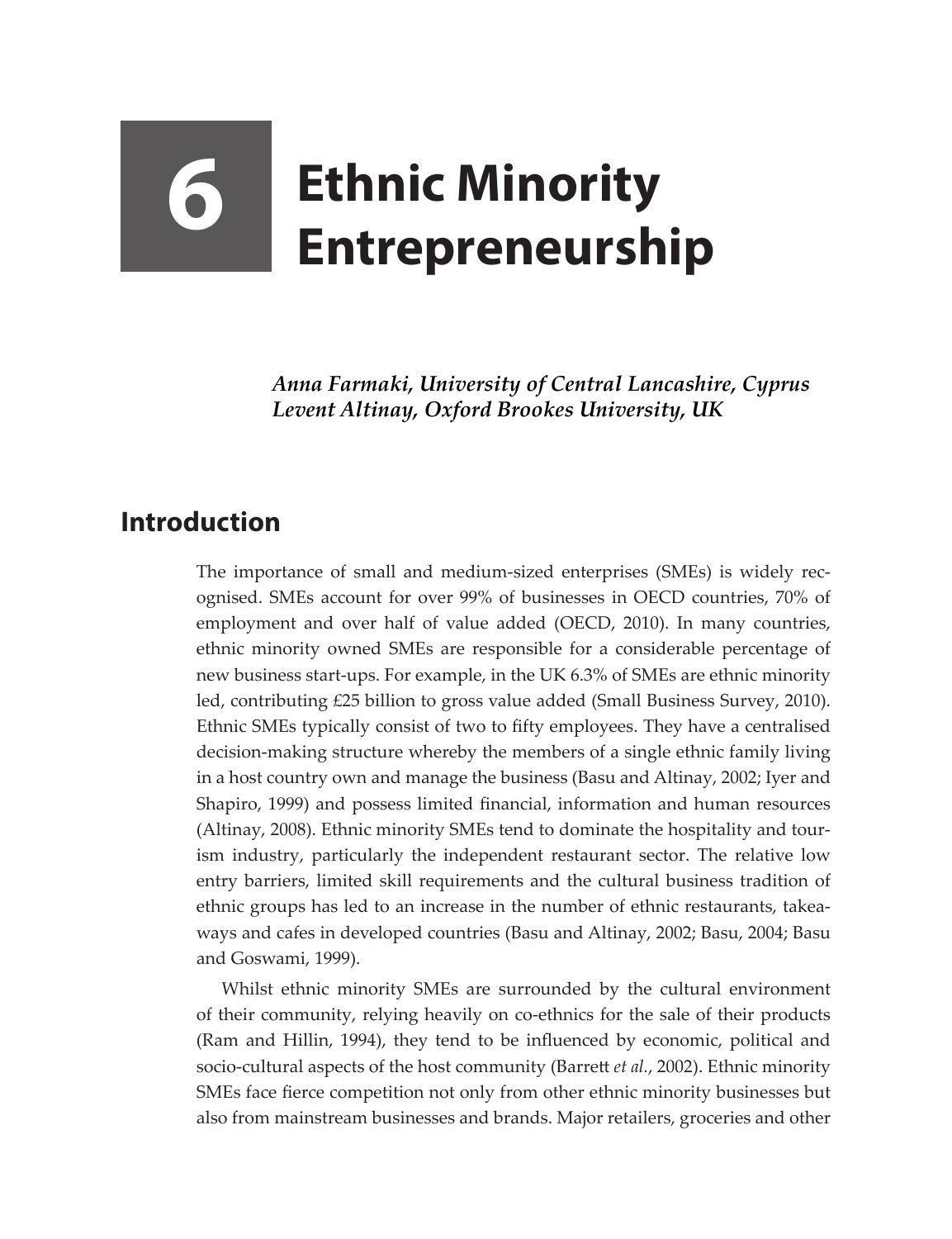service providers have adjusted their business strategies to target ethnic minority consumers, by selling ethnic products while attracting second generation immigrants whose needs and wants are more aligned with those of the host country.

The purpose of this chapter is to advance your knowledge on hospitality and tourism ethnic minority SMEs. Specifically, by the end of this chapter you should be able to:

- Explain the theories of ethnic minority entrepreneurship;
- Explain the immigrants' motives for self-employment;
- Evaluate how the networks of ethnic businesses influence their enterprises;
- Evaluate how the socio-cultural backgrounds of ethnic minority business owners influence their enterprises;
- Explain the strategic needs for ethnic minority businesses in order to remain competitive.

The chapter begins by presenting the theoretical background of ethnic entrepreneurship. The motives of immigrant entrepreneurship are discussed and then the relationship between ethnic networks and entrepreneurship is explored, by identifying related influential factors. Finally, the chapter considers competitive strategies that ethnic businesses can adopt to improve their performance and chances of survival.

## **Theories of ethnic entrepreneurship**

The nature of ethnic entrepreneurship is at the centre of a long-standing debate, with theory demonstrating a strong economic-sociological influence. One stream of literature suggests that ethnic SMEs are often simultaneously founded, owned and managed by one or more ethnic minority entrepreneurs, and hence, manifest certain cultural traits which are associated with the entrepreneur's origin (Zhou, 2004). Ethos and culture are ethnic resources conducive to entrepreneurship (Werbner, 1990). Wilson and Portes (1980) proposed the *ethnic enclave theory* to discuss the interconnectedness of ethnic SMEs with a complex system of coethical social networks characterised by co-ethnicity, co-ethical social structures and location (Light and Karageorgis, 1994). However, as ethnic enclaves are evolving into multi-ethnic neighbourhoods and new businesses developing in affluent middle-class suburbs, with skilled and educated second generations of ethnic minorities transforming the ethnic SME landscape, this theory has begun to lose its relevancy.